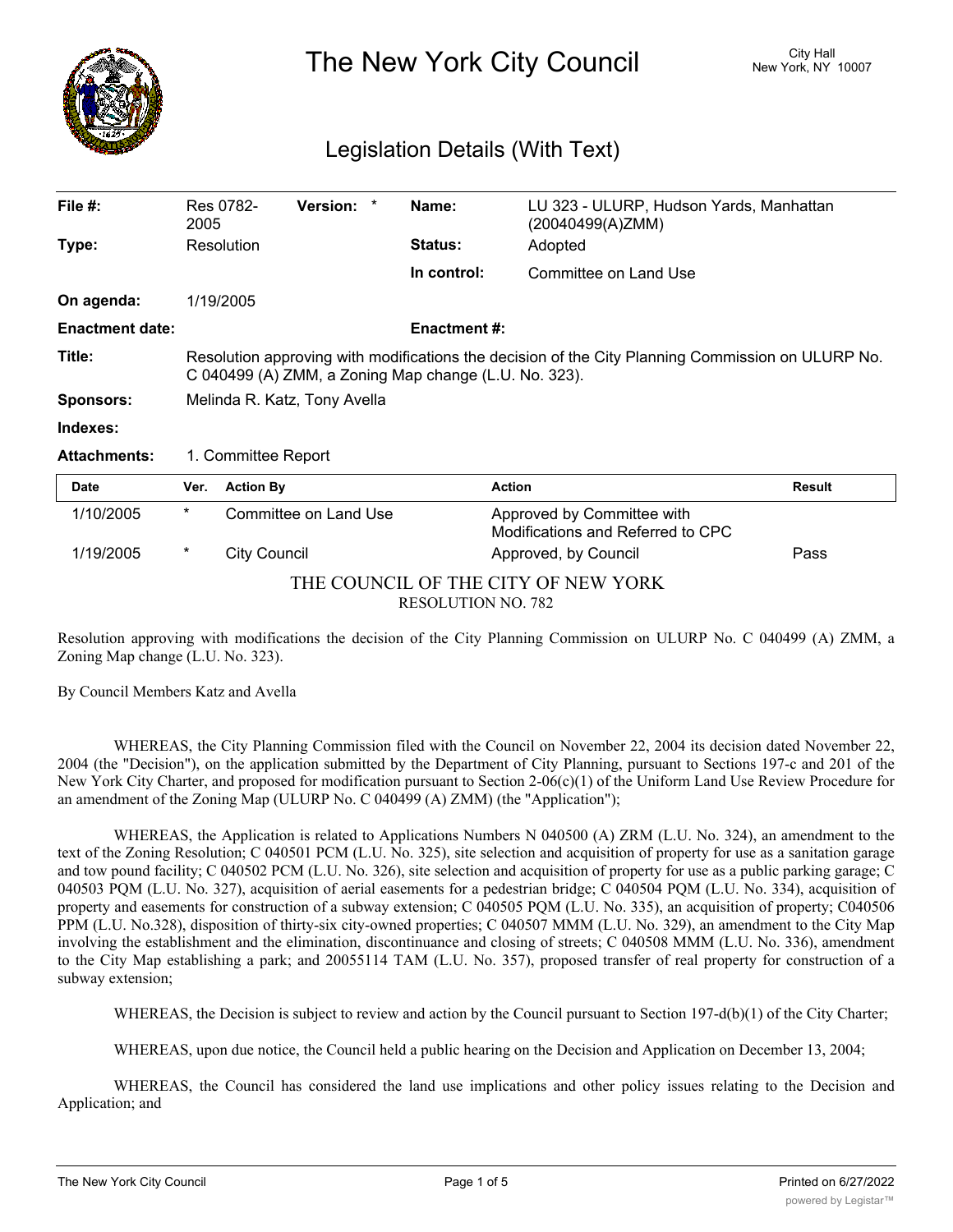WHEREAS, the Council has considered the relevant environmental issues; and

WHEREAS, a positive declaration was issued on April 21, 2003 and distributed, published and filed, and the applicant was asked to prepare or have prepared a Draft Generic Environmental Impact Statement ("DGEIS"). A public meeting for the Draft Scope of Work for the DGEIS was held on June 6, 2003 and the Final Scope of Work for the DGEIS was issued on May 28, 2004;

The co-lead agencies prepared a DGEIS and a Notice of Completion for the DGEIS was issued on June 21, 2004. Pursuant to the SEQRA regulations and CEQR procedures, a joint public hearing was held on the DGEIS on September 23, 2004 in conjunction with the public hearing on this application (N 040500 (A) ZRM) and related items (C 040499 (A) ZMM, N 040500 ZRM, C 040501 PCM, C 040502 PCM, C 040503 PQM, C 040504 PQM, C 040505 PQM, C 040506 PPM, C 040507 MMM, C 040508 MMM); and

WHEREAS, a Final Generic Environmental Impact Statement ("FGEIS") was completed and Notices of Completion for the FGEIS were issued by the co-lead agencies on November 8, 2004.

WHEREAS, the FGEIS identified significant adverse impacts and proposed mitigation measures that are summarized in the Co-Lead Agency Findings Statement set forth in Exhibit A to the Reports of the City Planning Commission approving said application and such summary is incorporated by reference herein; and

WHEREAS, modifications of the applications adopted by the City Planning Commission in the form of changes to ULURP Applications Nos. N 040500 (A) ZRM and C 040507 MMM were considered in a Technical Memorandum of the Co-Lead Agencies, dated November 17, 2004; and

WHEREAS, modifications of ULURP Applications Nos. C 040499 (A) ZMM and N 040500 (A) ZRM adopted by the City Council are considered in a Technical Memorandum of the Co-Lead Agencies, dated January 14, 2005;

Now, therefore be it

### RESOLVED:

Having considered the FGEIS, with respect to the Application, the Council finds that:

- (1) The FGEIS meets the requirements of 6 N.Y.C.R.R. Part 617;
- (2) Consistent with the social, economic and other essential considerations, from among the reasonable alternatives thereto, the actions to be approved are ones which minimize or avoid adverse environmental impacts to the maximum extent practicable; and
- (2) The adverse environmental impacts revealed in the FGEIS will be minimized or avoided to the maximum extent practicable by incorporating as conditions to the approval those mitigative measures that were identified as practicable;
- (2) The Decision and the FGEIS and the Technical Memoranda described above constitute the written statement of facts, and of social, economic and other factors and standards that form the basis of the decision, pursuant to 6 N.Y.C.R.R. §617.11(d).

Pursuant to Sections 197-d and 200 of the City Charter and on the basis of the Decision and Application, the Council approves the Decision with modifications.

Matter in **bold double underline** is new, to be added by City Council; Matter in [brackets] to be deleted by City Council.

The Zoning Resolution of the City of New York, effective as of December 15, 1961, and as subsequently amended, is further amended by changing the Zoning Map, **Section Nos. 8b, 8c and 8d:**

 $\mathcal{L}_\text{max}$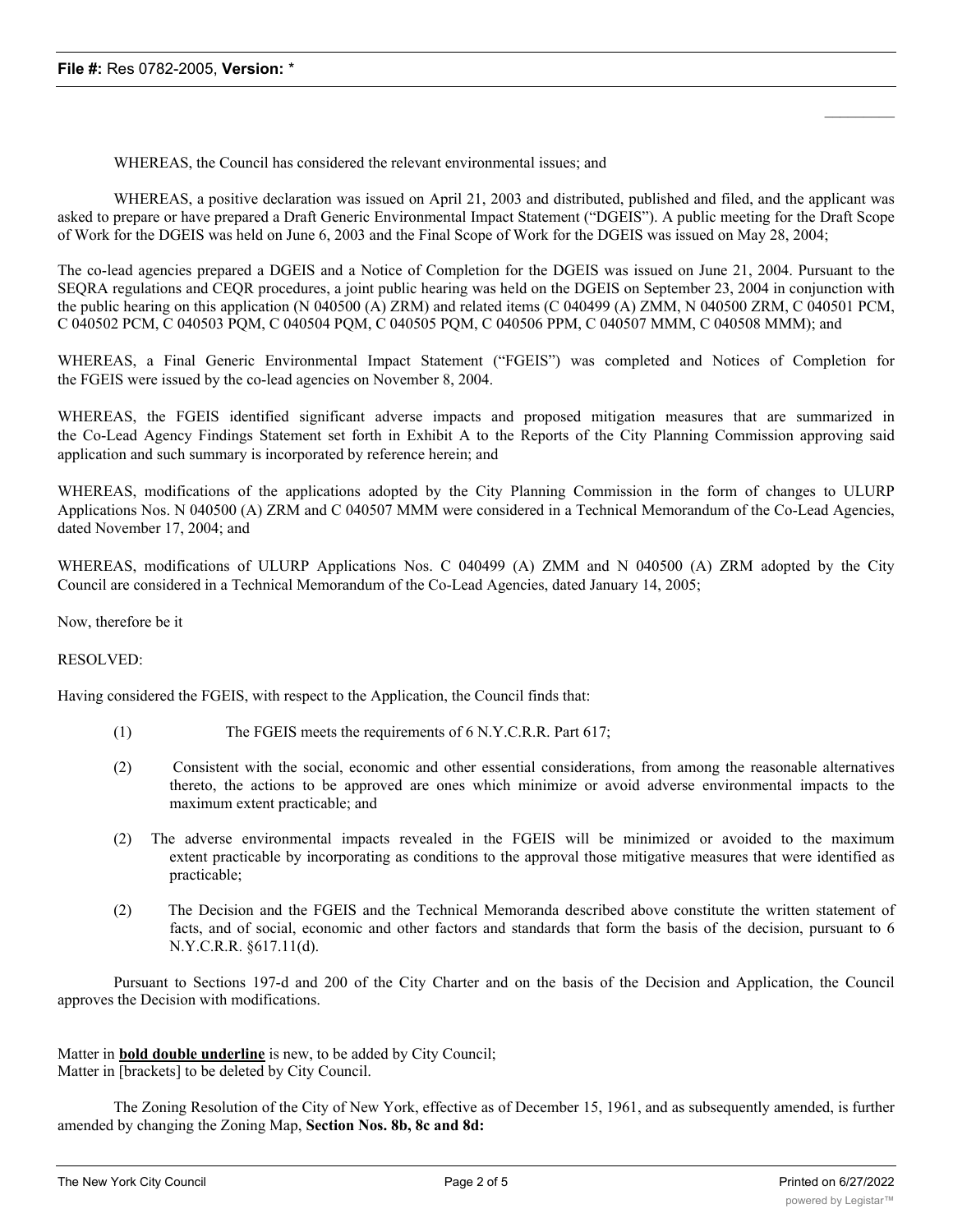- **1. eliminating a Special Jacob K. Javits Convention Center District (CC) bounded by** West 39th Street, the easterly boundary line of a railroad Right-Of-Way, a line 450 feet easterly of Eleventh Avenue, West Thirty-Fourth Street, and Eleventh Avenue;
- **2. eliminating a Special Garment Center District (GC) bounded by** West 40th Street, Eighth Avenue, West 39<sup>th</sup> Street, and a line 100 feet easterly of Ninth Avenue;
	- **3. changing from a C6-2M District to an** [R9A] **R8A District property bounded by** West 35th Street, a line 200 feet westerly of Ninth Avenue, a line midway between West Thirty-Fourth Street and West 35<sup>th</sup> Street, and a line 100 feet easterly of Tenth Avenue;
- **4. changing from an M1-5 District to an** [R9A] **R8A District property bounded by** West 40th Street, a line 200 feet westerly of Ninth Avenue, West 35<sup>th</sup> Street, and a line 100 feet easterly of Tenth Avenue;
- **5. changing from a C6-2A District to a C1-7A District property bounded by** West 37th Street, Ninth Avenue, West 35<sup>th</sup> Street, and a line 200 feet westerly of Ninth Avenue;
- **6. changing from a C6-3 District to a C1-7A District property bounded by** West 41st Street and its easterly centerline prolongation at Dyer Avenue, Ninth Avenue, a line midway between West 40<sup>th</sup> Street and West 41<sup>st</sup> Street, and a line 200 feet westerly of Ninth Avenue;
- **7. changing from a C6-3 District to a C2-8 District property bounded by** West 41st Street, a line 150 feet easterly of Tenth Avenue, a line midway between West 40<sup>th</sup> Street and West 41<sup>st</sup> Street, the northerly centerline prolongation of Hudson Boulevard East**\*\***, and the centerline of a Railroad Right-Of-Way;
- **8. changing from a C6-3 District to a C6-4 District property bounded by** the northerly centerline prolongation of Hudson Boulevard East\*\*, a line midway between West 40<sup>th</sup> Street and West 41<sup>st</sup> Street, and the centerline of a railroad Right-Of-Way,
- **9. changing from an M1-5 District to a C2-8 District property bounded by** a line midway between West 40<sup>th</sup> Street and West 41<sup>st</sup> Street, a line 150 feet easterly of Tenth Avenue, West 40<sup>th</sup> Street, a line 100 feet easterly of Tenth Avenue, West 35<sup>th</sup> Street, Tenth Avenue, West 36<sup>th</sup> Street, Hudson Boulevard East**\*\*,** West 38th Street, the easterly boundary line of a Park and its northerly and southerly prolongation, West 39<sup>th</sup> Street, and the northerly centerline prolongation of Hudson Boulevard East\*\*;
- **10. changing from an M1-5 District to a C6-3 District property bounded by** a line midway between West 40<sup>th</sup> Street and West 41<sup>st</sup> Street, a line 200 feet westerly of Ninth Avenue, West 40<sup>th</sup> Street, and a line 150 feet easterly of Tenth Avenue;
	- **11. changing from a C6-2 District to a C6-3X District property bounded by** West 31st Street, a line 100 feet westerly of Eighth Avenue, a line midway between West 30<sup>th</sup> Street and West 31<sup>st</sup> Street, and Ninth Avenue;
	- **12. changing from a C6-2 District to a C6-4 District property bounded by:**
	- **a.** West 38th Street, Hudson Boulevard West**\*\***, and a line 300 feet easterly of Eleventh Avenue;
	- **b.** West 36<sup>th</sup> Street, a line 250 feet easterly of Eleventh Avenue, West 35<sup>th</sup> Street, and Eleventh Avenue; and
	- **c.** West  $33<sup>rd</sup>$  Street, a line 250 feet westerly of Seventh Avenue ( $7<sup>th</sup>$  Avenue-Fashion Avenue), West 31<sup>st</sup> Street, and Ninth Avenue;
- **13. changing from a C6-2M District to a C6-4 District property bounded by** West 35th Street, a line 100 feet easterly of Tenth Avenue, a line midway between West Thirty-Fourth Street and West 35<sup>th</sup> Street, a line 200 feet westerly of Ninth Avenue, West 35<sup>th</sup> Street, a line 100 feet easterly of Ninth Avenue, rd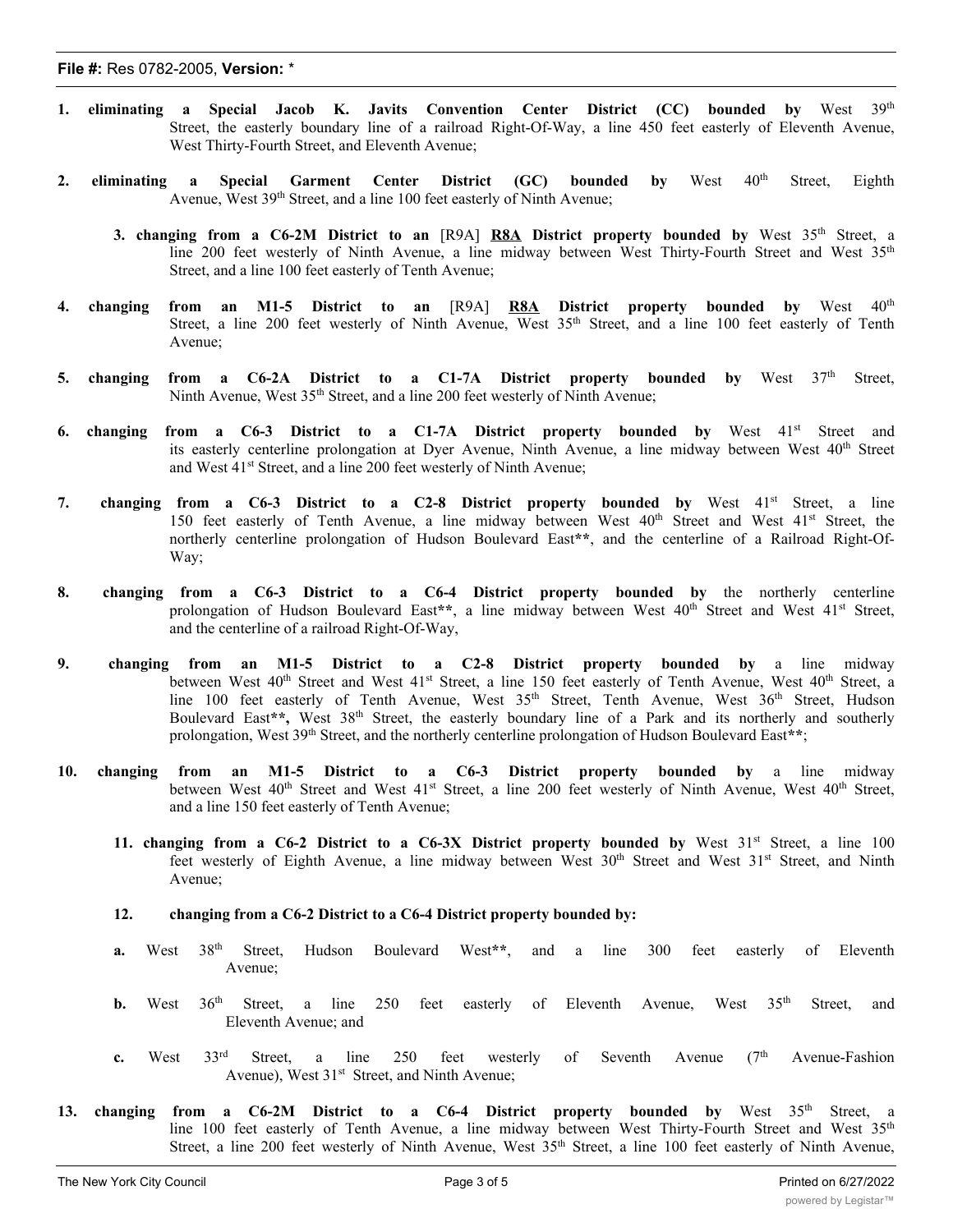West 33<sup>rd</sup> Street, and Tenth Avenue;

## **14. changing from an M1-5 District to a C6-4 District property bounded by:**

- **a.** West 41<sup>st</sup> Street, the centerline of a railroad Right-Of-Way, a line midway between West  $40^{th}$  Street and West  $41^{st}$  Street, the northerly centerline prolongation of Hudson Boulevard East\*\*, West 39<sup>th</sup> Street, the westerly boundary line of a Park and its northerly and southerly prolongations, West 38<sup>th</sup> Street, a line 300 feet easterly of Eleventh Avenue, West 37<sup>th</sup> Street, and Eleventh Avenue;
	- **b.** West  $40^{\text{th}}$  Street, a line 150 feet westerly of Eighth Avenue, West  $39^{\text{th}}$  Street, and a line 100 feet easterly of Ninth Avenue;
	- **c.** West 36th Street, Hudson Boulevard West**\*\*,** West 35th Street, and a line 250 feet easterly of Eleventh Avenue; and
		- **d.** West 36<sup>th</sup> Street, Tenth Avenue, West 31<sup>st</sup> Street, Ninth Avenue, West 30<sup>th</sup> Street, Eleventh Avenue, West Thirty-Fourth Street, the westerly boundary line of a Park and its northerly and southerly prolongations, West 33<sup>rd</sup> Street, and Hudson Boulevard East\*\*:

### **15. changing from an M1-6 District to a C6-4 District property bounded by:**

- **a.** West 40<sup>th</sup> Street, Eighth Avenue, West 39<sup>th</sup> Street, and a line 150 feet westerly of Eighth Avenue; and
	- **b.** West 33<sup>rd</sup> Street, Ninth Avenue, West 31<sup>st</sup> Street, and Tenth Avenue;
- **16. changing from an M2-3 District to a C6-4 District property bounded by** West 43rd Street, Eleventh Avenue, a line midway between West Forty-Second Street and West 43rd Street, and a line 450 feet westerly of Eleventh Avenue;
- **17. changing from an M1-5 District to a C6-4M District property bounded by** West 39th Street, a line 150 feet westerly of Eighth Avenue, West 35<sup>th</sup> Street, and a line 100 feet easterly of Ninth Avenue;
- **18. changing from an M1-6 District to a C6-4M District property bounded by** West 39th Street, a line 100 feet westerly of Eighth Avenue, West 35<sup>th</sup> Street, and a line 150 feet westerly of Eighth Avenue;
- **19. changing from a C6-2 District to a C6-6 District property bounded by** West 33rd Street, a line 100 feet westerly of Seventh Avenue (7th Avenue-Fashion Avenue), West 31st Street, and a line 250 feet westerly of Seventh Avenue (7<sup>th</sup> Avenue-Fashion Avenue);
- **20. changing from a C6-4 District to a C6-6 District property bounded by** West 33rd Street, Seventh Avenue (7<sup>th</sup> Avenue-Fashion Avenue), West 31<sup>st</sup> Street, and a line 100 feet westerly of Seventh Avenue ( $7<sup>th</sup>$  Avenue-Fashion Avenue);
- **21. establishing a C2-5 District within a proposed** [R9A] **R8A District bounded by** West 40th Street, a line 200 feet westerly of Ninth Avenue, a line midway between West Thirty-Fourth Street and West 35<sup>th</sup> Street, and a line 100 feet easterly of Tenth Avenue;
	- **22. establishing a Special Midtown District (MiD) bounded by** West 33rd Street, a line 100 feet westerly of Seventh Avenue (7<sup>th</sup> Avenue-Fashion Avenue), West 31<sup>st</sup> Street, and a line 250 feet westerly of Seventh Avenue (7<sup>th</sup> Avenue-Fashion Avenue); and
- **23. establishing a Special Hudson Yards District (HY) bounded by** West 41st Street and its easterly centerline prolongation at Dyer Avenue, Ninth Avenue, West 40<sup>th</sup> Street, Eighth Avenue, West 39 th Street, a line 100 feet easterly of Ninth Avenue, West 35<sup>th</sup> Street, Eighth Avenue, West 33<sup>rd</sup> Street, a line 250 feet westerly of Seventh Avenue (7th Avenue-Fashion Avenue), West 31st Street, Ninth Avenue, West 30<sup>th</sup> Street, and Eleventh Avenue;